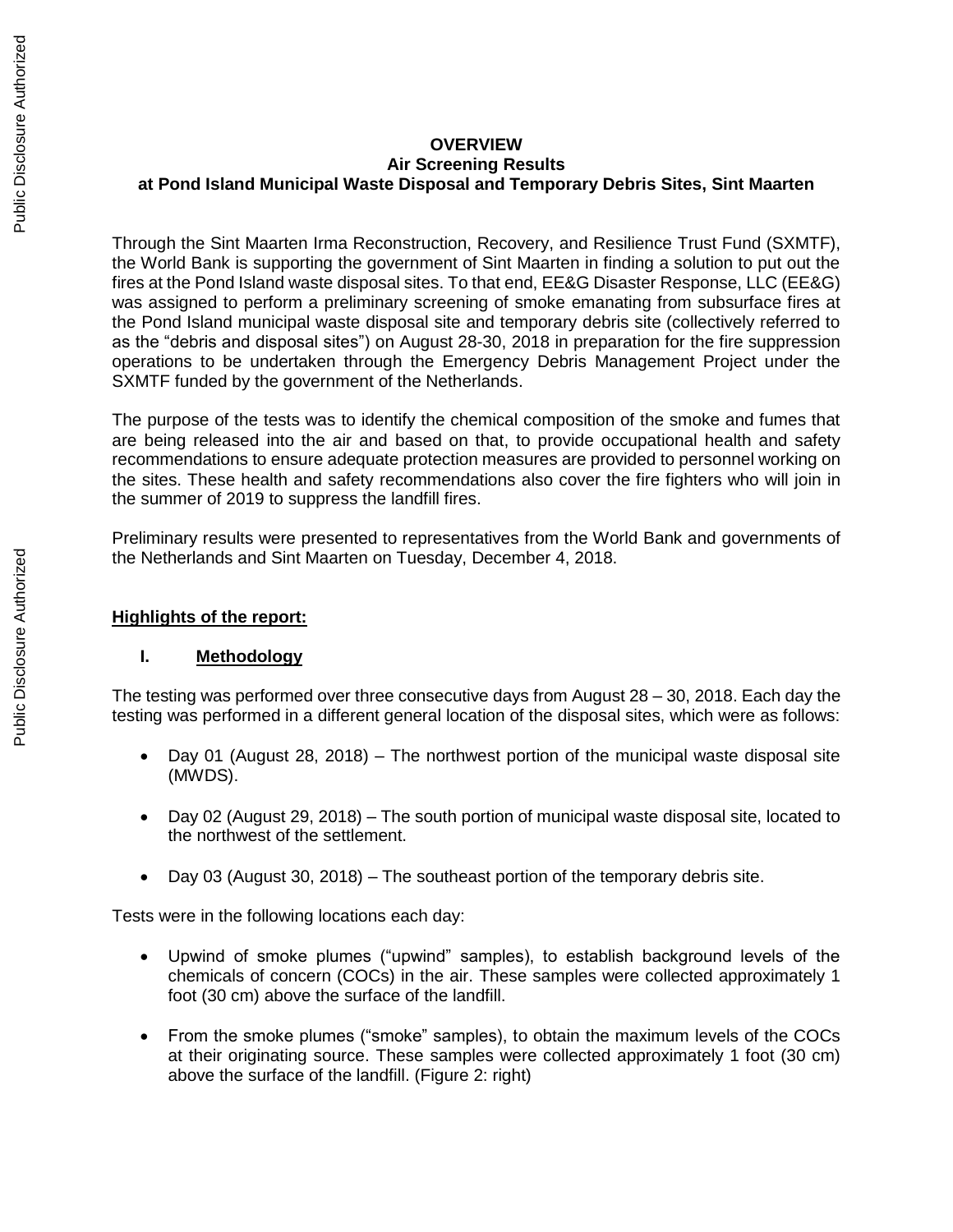• In the cabs of vehicular equipment driven by operators performing normal operations at the active face of the MWDS and similarly at the temporary disposal site. These cabs were reported to be part of a typical work day ("personnel" samples) and were used as samples to gauge COC levels relative to occupational limits. (Figure 2: left)

Figure 1 shows a schematic of the testing locations.



*Figure 1. Schematic of the locations where the samples were collected*



*Figure 2. Pictures indicating the locations of the monitoring equipment (left: in the cabs of vehicular equipment driven by operators, and right: in the smoke plumes)*

Samples were not collected outside or along the perimeter of the sites, as the intent of the testing was to find out what COCs were present in the smoke and fumes at the disposal site.

COCs selected for testing were determined by selecting the usual chemicals found in smoke emanating from burning waste, as well as typical landfill gases. The COCs that were tested for included the following:

- Landfill gases, which include methane  $(CH_4)$ , carbon dioxide  $(CO_2)$ , and carbon monoxide (CO). These gasses are produced when bacteria break down organic waste.
- Volatile Organic Compounds (VOCs), gasses that can be produced by the breaking down/decomposition of waste. Common examples may include benzene, ethanol, acetone, chloroethane, formaldehyde, methylene chloride, tetrachloroethylene, and toluene etc.
- Hydrogen sulfide  $(H_2S)$ , a gas that can be the source of most landfill odors.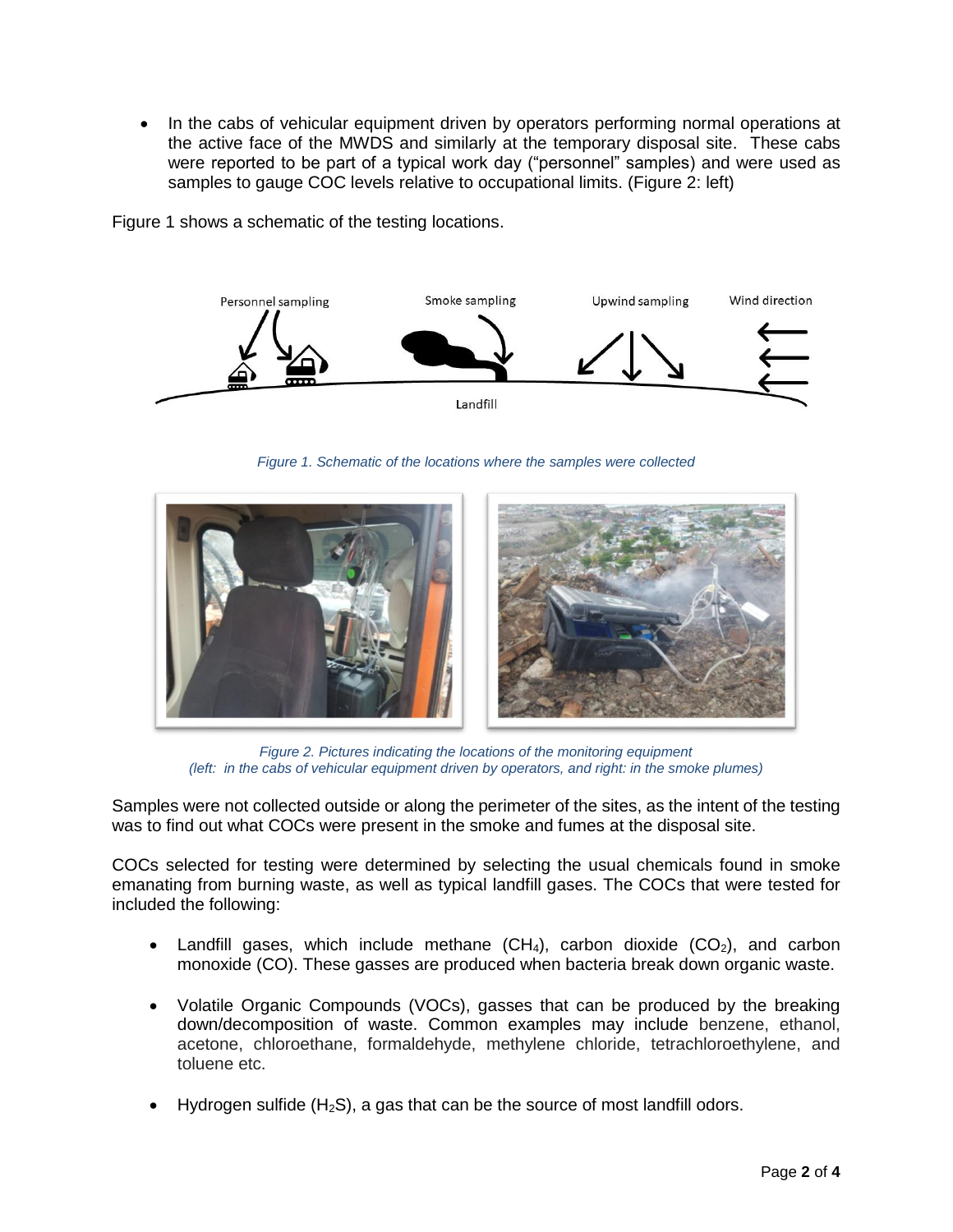- Polycyclic aromatic hydrocarbons (PAHs), compounds found in coal and tar and produced by burning of organic matter.
- Respirable particulates (PM 2.5), tiny solid particles or dust that are less than 2.5 micrometers in size, generated by mechanical action (such as landfill activities) or burning. The composition of PM 2.5 depends on the parent material: they can be nonorganic (such as silica, asbestos, metals or plastics) or organic (such as cellulose, mold or bacteria).
- Ozone  $(O_3)$ , a COC that may be formed by landfill gasses.
- Dioxins and Furans, by-products of combustion of plastic and other materials, particularly those containing chlorine.
- Polychlorinated biphenyls (PCBs), man-made chemicals that can be released into the environment through burning of waste. PCBs typically are associated with electronics.
- Heavy metals (arsenic, barium, cadmium, chromium, lead, selenium, and silver), environmental pollutants that can be released into the environment through burning of waste.
- Asbestos fibers, carcinogens associated with the disturbance or incineration of building materials

In addition, the Lower Explosive Limit (LEL) of the emissions, namely the level at which gases have the potential to explode, was also measured.

The air testing results were compared to the most stringent (or lowest) of the threshold levels among those established by the American Council of Governmental Industrial Hygienists (ACGIH), the European Union (EU) Occupational Exposure Levels (OELs), United States (US) Occupational Safety and Health Administration (OSHA) Permissible Exposure Limits (PELs) or the US National Institute for Occupational Safety and Health (NIOSH) Recommended Exposure Limits (RELs).

#### **II. Results**

Below is a summary of the results of the testing:

- Upwind samples showed that only concentration of respirable particulates, PM 2.5 (related to the dusty conditions at the sites), exceeded occupational exposure limits. This was expected given that the samples were collected near the ground where dust and landfill gasses are likely to be present.
- Smoke samples showed that concentrations of several COCs exceeded occupational exposure limits. These results were also not surprising given that the samples were collected directly from within the smoke/fumes near the ground.